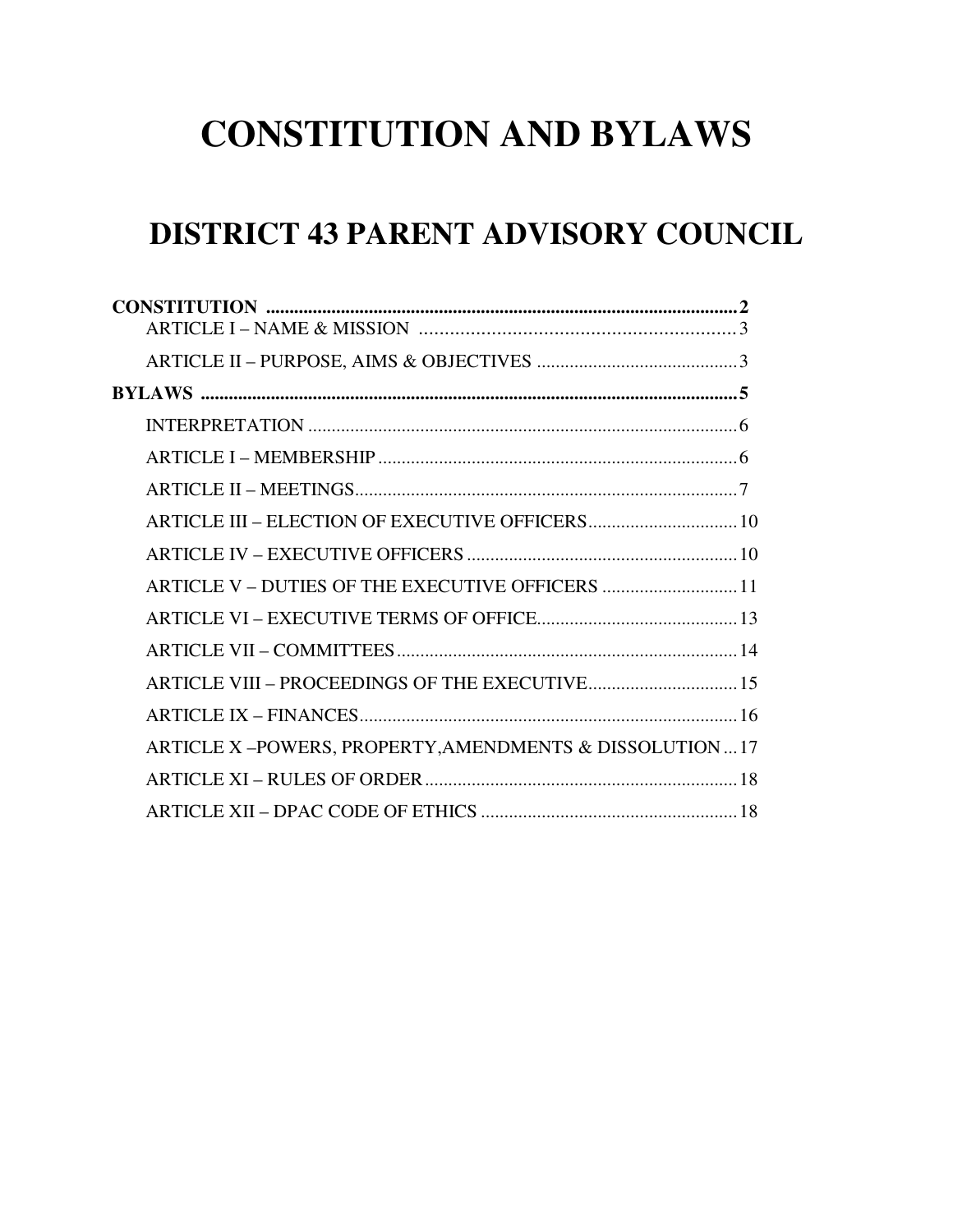# **DISTRICT 43**

# **PARENT ADVISORY COUNCIL**

# **CONSTITUTION**

**MAY 2015**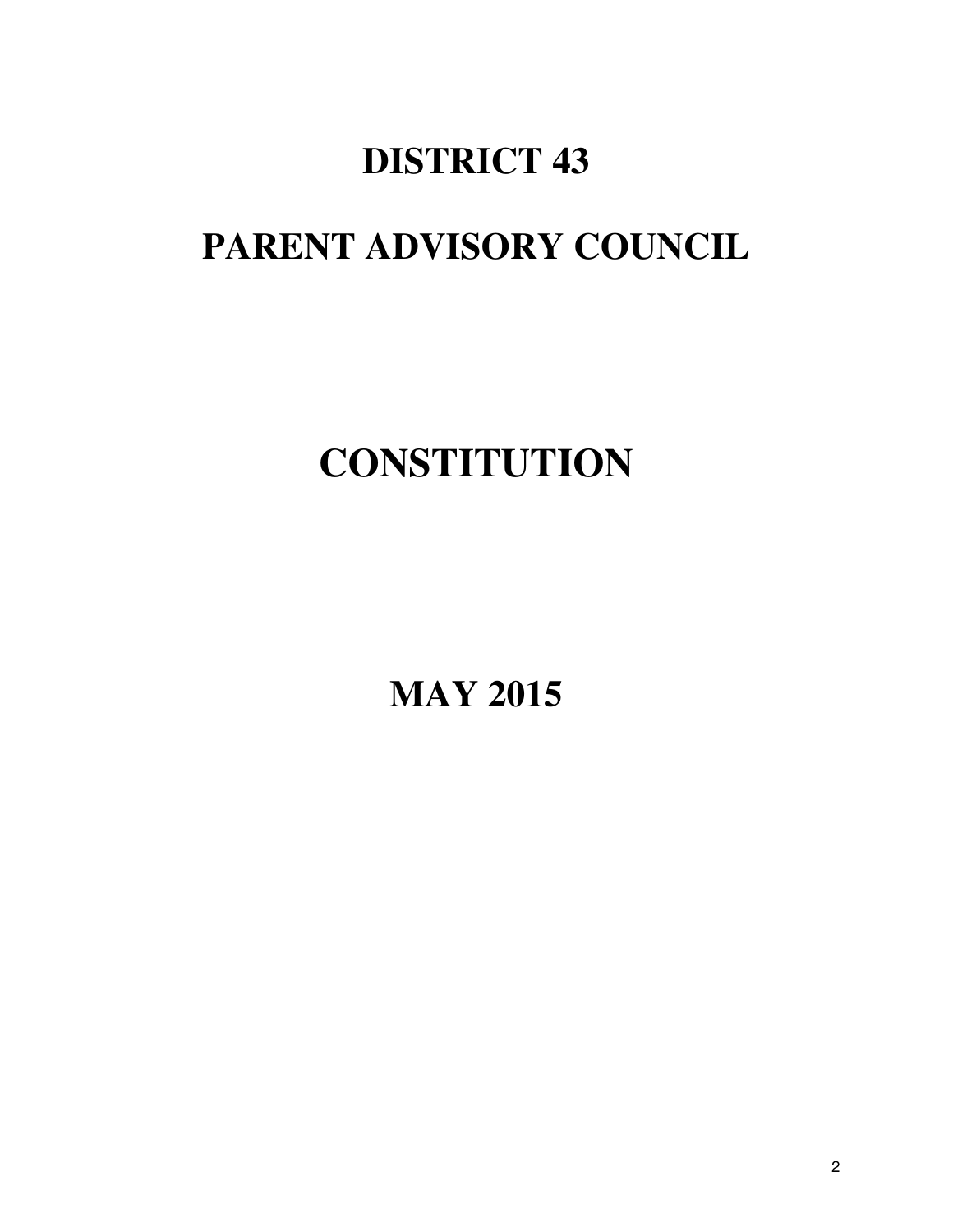# **CONSTITUTION**

#### **Article I NAME AND MISSION**

The name of this council shall be the District 43 Parent Advisory Council (DPAC).

#### *Mission*

*District* 43 *Parent Advisory Council's mission is to facilitate, support and advocate for the effective involvement of parents as partners working towards excellence in education.* 

#### **Article II PURPOSE, AIMS AND OBJECTIVES**

The purpose of the Council is to support, encourage and improve the quality of education and the well being of students in School District #43 by:

- 1. Acting as a non-partisan volunteer organization that meets regularly to foster parental involvement.
- 2. Assisting parents in forming Parent Advisory Councils in their schools, and to encourage their membership in them.
- 3. Facilitating the exchange of ideas and information among Parent Advisory Councils in the School District.
- 4. Providing information regarding educational matters to parents and Parent Advisory Councils.
- 5. Expressing the collective parent voice to educational issues in School District #43.

The aims and objectives of the District 43 Parent Advisory Council shall be to:

- 1. Promote the interest of public education by fostering cooperation and communication among parents, students, educators, and school district representatives.
- 2. Advise the school board on parental views about the school district's programs and policies.
- 3. Communicate with Parent Advisory Councils about school district policies, programs, and activities.
- 4. Provide leadership in developing and understanding the rights and responsibilities of parents within the education system.
- 5. Assist parents and Parent Advisory Councils in accessing the system.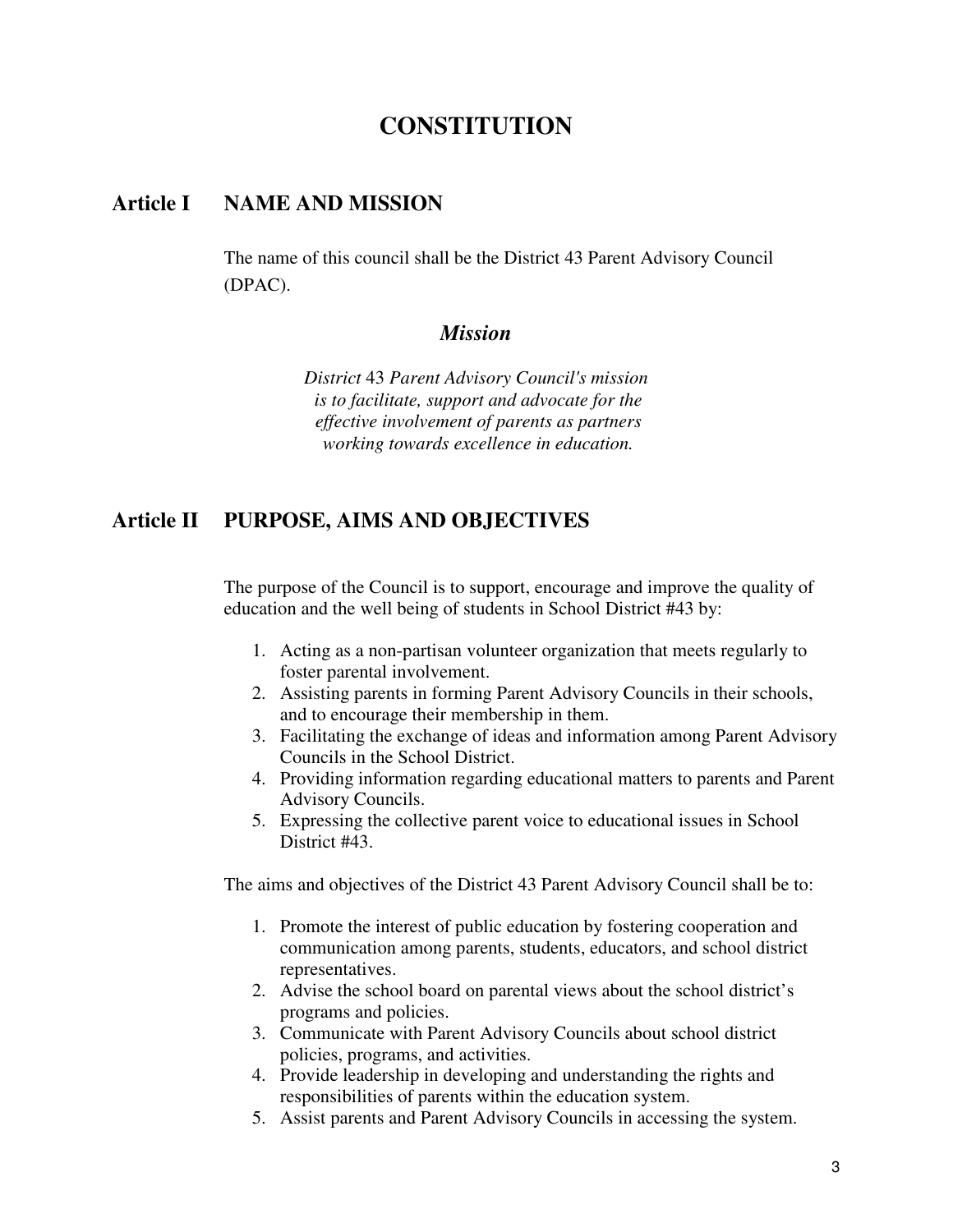- 6. Assist its members in obtaining information about school district and provincial programs and policies, and communicating with district representatives.
- 7. Liaise with District partner groups.
- 8. Promote a positive image of the public school system within the District.
- 9. Liaise between our members and the BC Confederation of Parent Advisory Councils, which advises and communicates with the Ministry of Education and other Provincial partner groups.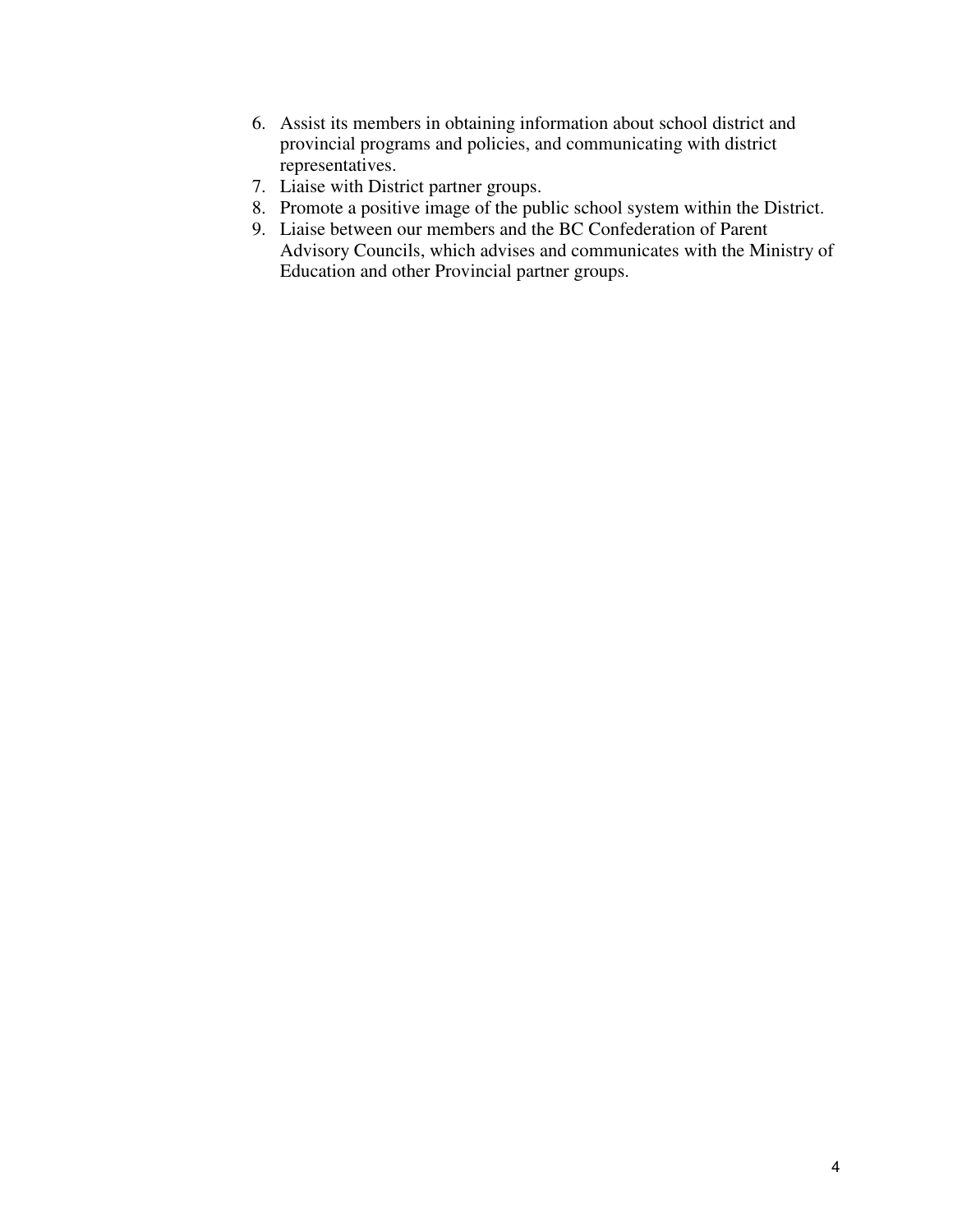# **DISTRICT 43**

# **PARENT ADVISORY COUNCIL**

# **BYLAWS**

**MAY 2015**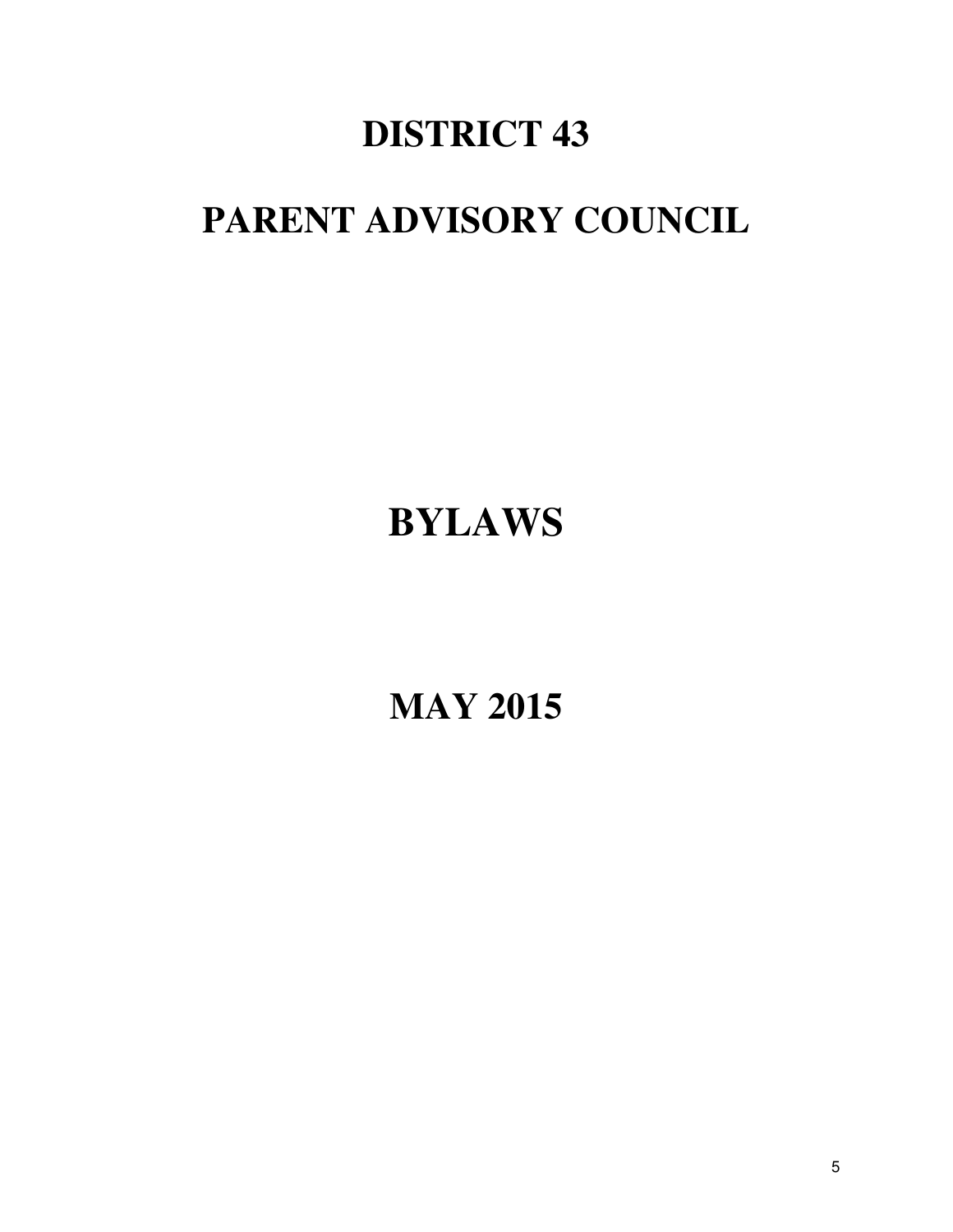# **BY-LAWS**

# **INTERPRETATION**

In these Bylaws and in the Constitution, unless the context otherwise requires, the term:

- a) "Parent" means parents, or legal guardians of a child or children attending public school in School District #43;
- b) "PAC" means a Parent Advisory Council;
- c) "Council" and "DPAC" means the District 43 Parent Advisory Council;
- d) "Executive" means the Executive committee of DPAC;
- e) "Member" or "Member Association" means a Parent Advisory Council or an Honorary Member of DPAC;
- f) "Honorary Member" means an individual who, through their experiences and contributions, is considered invaluable to the DPAC or PAC but does not otherwise qualify as a regular member;
- g) "School District #43 Partner groups" include Coquitlam Principals' and Vice Principals' Association (CPVPA), Coquitlam Teachers' Association (CTA), Canadian Union of Public Employees (CUPE) Local 561, Student Leadership Council (SLC), and the Board of School Trustees;
- h) "BCCPAC" means the British Columbia Confederation of Parent Advisory Councils.

# **ARTICLE I MEMBERSHIP**

#### **Section 1. Members, Eligibility and Admission**

- 1. The voting membership of the District #43 Parent Advisory Council are individual School District 43 Parent Advisory Councils, with one vote per PAC exercised by a duly elected delegate, as per the School Act.
- 2. Representatives from the School Board, District Administration, CPVPA, CTA, CUPE Local 561, SLC, and other community organizations with an interest in education, may attend meetings as non-voting guests of the District 43 Parent Advisory Council.
- 3. Honorary Members may be appointed at the discretion of the DPAC Executive but appointments must be ratified by the voting membership. Honorary Members do not have a right to vote.
- 4. At no time shall the Council have more non-voting members than voting members.

#### **Section 2. Members in Good Standing**

A member who acts in accordance with the Constitution and Bylaws and has paid their current annual membership fee (if one has been proscribed) is considered a member in good standing.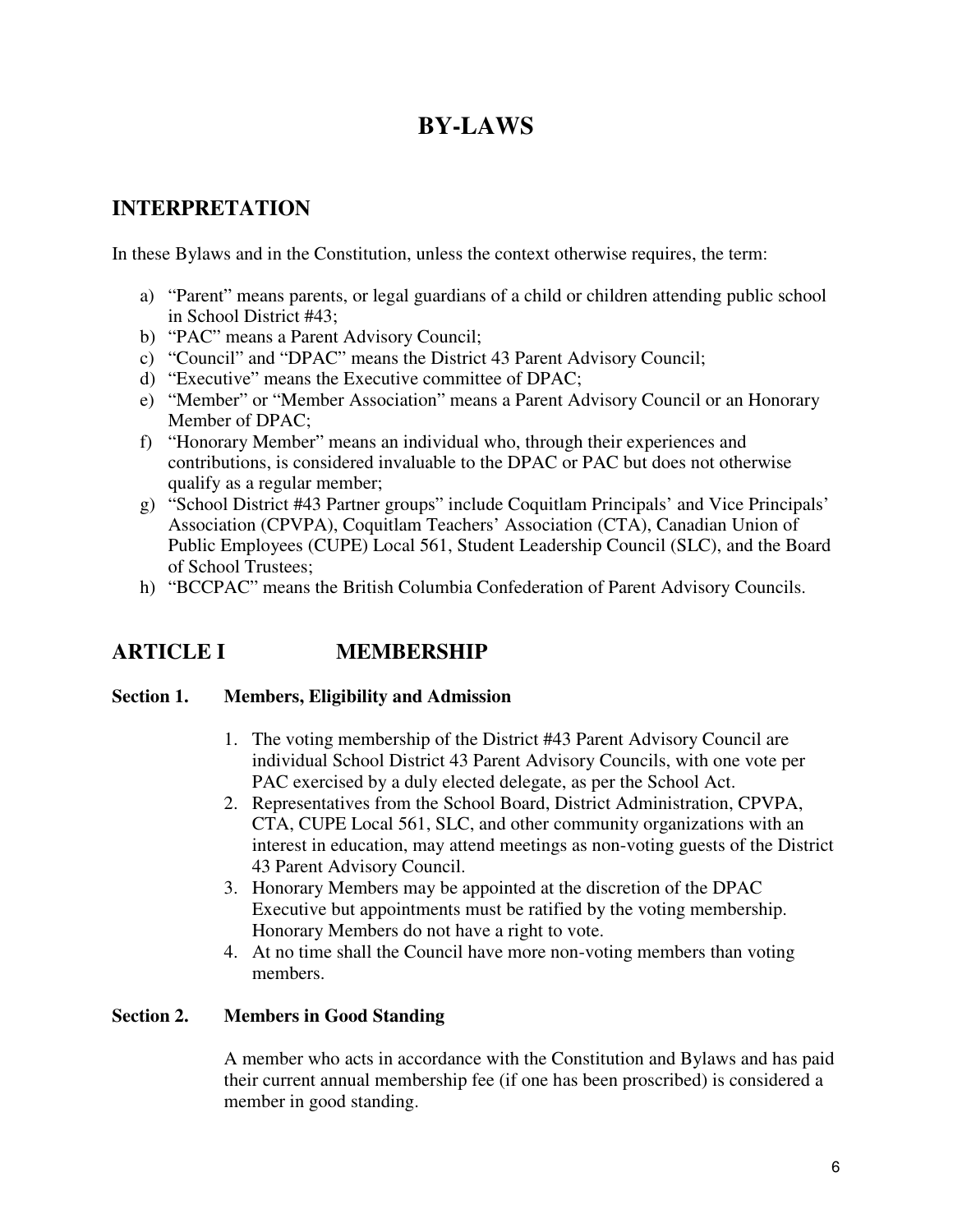#### **Section 3. Termination of Membership**

- 1. A member shall cease to be a member of the DPAC:
	- a) by delivering a resignation in writing to the Executive or by mailing or delivering it to the address of the Council;
	- b) by dissolution of the member association; or
	- c) on being expelled.
- 2. A member or their representative may be expelled for the remainder of the school year for failing to uphold the DPAC Constitution, the Bylaws, and/or the DPAC Code of Ethics.
- 3. A member may be expelled by a special resolution (as detailed in Bylaw Article II Section 6.2) of the members, passed at a General meeting.
	- a) The notice of special resolution for expulsion must be accompanied by a brief statement of the reasons for the proposed expulsion.
	- b) The member PAC, or their representative, who is the subject of the proposed resolution for expulsion must be given an opportunity to be heard at the General meeting before the special resolution is put to a vote.

# **ARTICLE II MEETINGS**

- 1. Meetings will be conducted efficiently and with fairness to the members present.
- 2. While attending meetings, member representatives and guests are expected to adhere to the DPAC Code of Ethics or, at the discretion of the Chair, they will be asked to leave.
- 3. If procedural problems arise on an issue not covered in these Bylaws, the most recent edition of "Robert's Rules of Order Newly Revised" shall be used to resolve the issue.
- 4. Notice of meetings shall be forwarded to members as follows: Annual General Meeting, four (4) weeks; General Meetings, two (2) weeks; Special Meeting, one (1) week.

#### **Section 1. Annual General Meeting**

The last General meeting of the fiscal year shall be known as the Annual General Meeting. The purpose of this meeting shall be to:

- a) receive the Report of the Executive;
- b) receive year-to-date financial statements;
- c) receive other reports and statements;
- d) elect Executive officers
- e) conduct other business of the Council as needed.

#### **Section 2. General Meetings**

1. The Executive, when it sees fit, shall convene a General meeting, not less than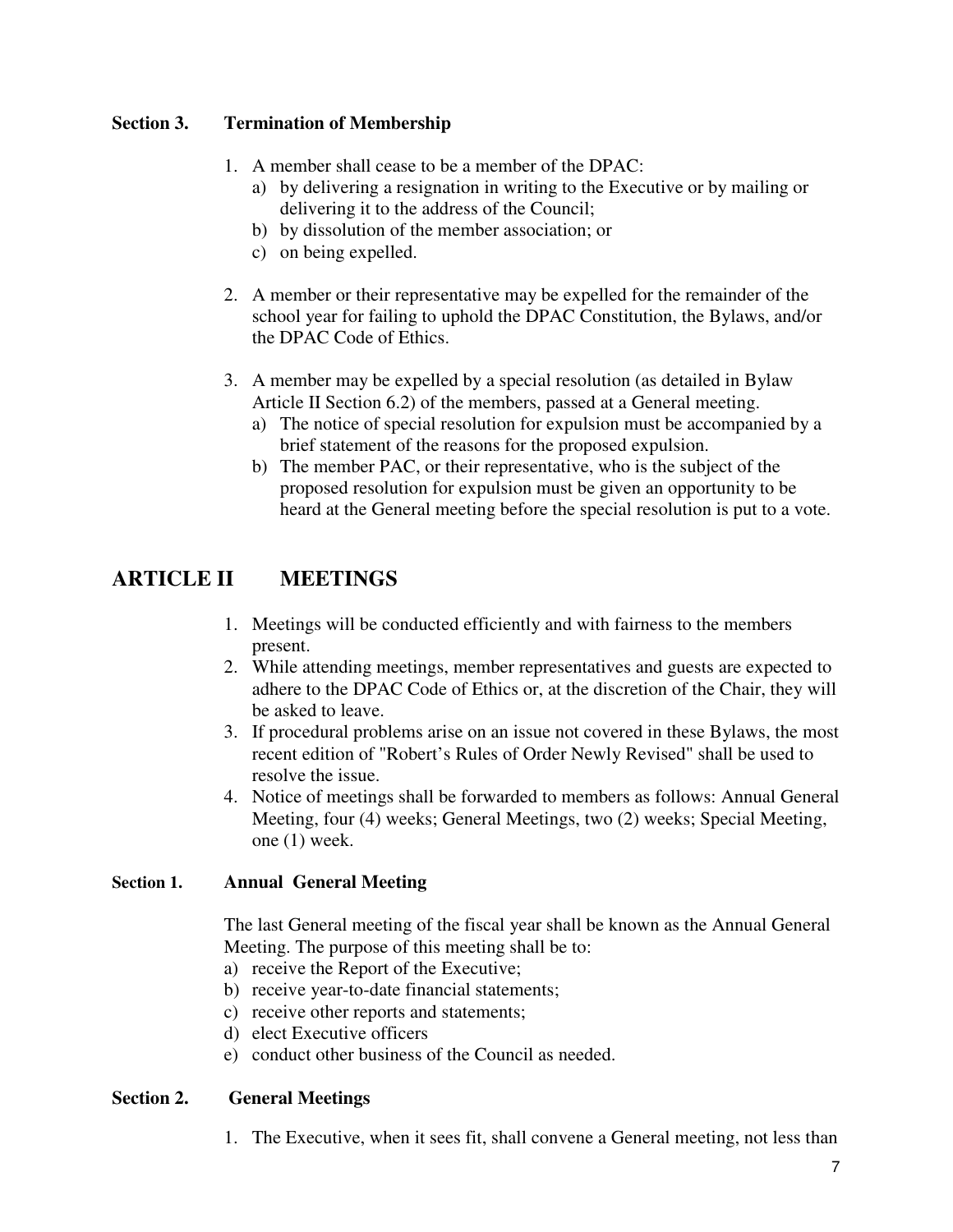five (5) times per year.

- 2. A meeting shall not be the forum for the discussion of individual school personnel, students, parents or other individual members of the school community.
- 3. Business conducted at a General meeting may include:
	- a) consideration of financial statements;
	- b) reports of the Executive;
	- c) other business, that under these bylaws, ought to be transacted at a General meeting, or business that is brought under consideration by the report of the Executive issued with the notice convening the meeting.
- 4. A presentation of the annual financial statements for the preceding fiscal year and a budget for the current fiscal year must be presented at the first General meeting of the fiscal year. The budget must be adopted by the current membership.

#### **Section 3. Special General Meetings**

Special General meetings may be called at the request of the Executive or at the written request of 20% or more of the voting members. The purpose of the meeting shall be set out in the notice of meeting to members. Notice must be sent out one (1) week in advance, except in cases of emergency.

#### **Section 4. Executive Meetings**

- 1. Meetings of the Executive called by the President or requested in writing by a majority of the Executive shall be held no less than five times year.
- 2. The Executive may meet together to conduct business and may regulate their meetings and proceedings as they see fit.
- 3. Executive meetings may be held anytime or place as deemed necessary. The purpose of Executive meetings is to conduct business between General meetings.

#### **Section 5. Quorum**

- 1. For the purposes of determining policy, amending bylaws or any other part of the constitution, adopting a budget, or electing officers, or for the purposes of a special meeting, a quorum is required consisting of duly recognized voting members registered at the meeting but never less than twenty percent (20%) or the total voting membership.
- 2. A quorum for a General Meeting shall be the number of voting members present.
- 3. For the purposes of Executive meetings and resolutions of the Executive, a quorum shall be the majority of voting positions filled on the Executive.

#### **Section 6. Resolutions**

- 1. An ordinary resolution means:
- a) a resolution passed by a majority of the votes cast by those members of DPAC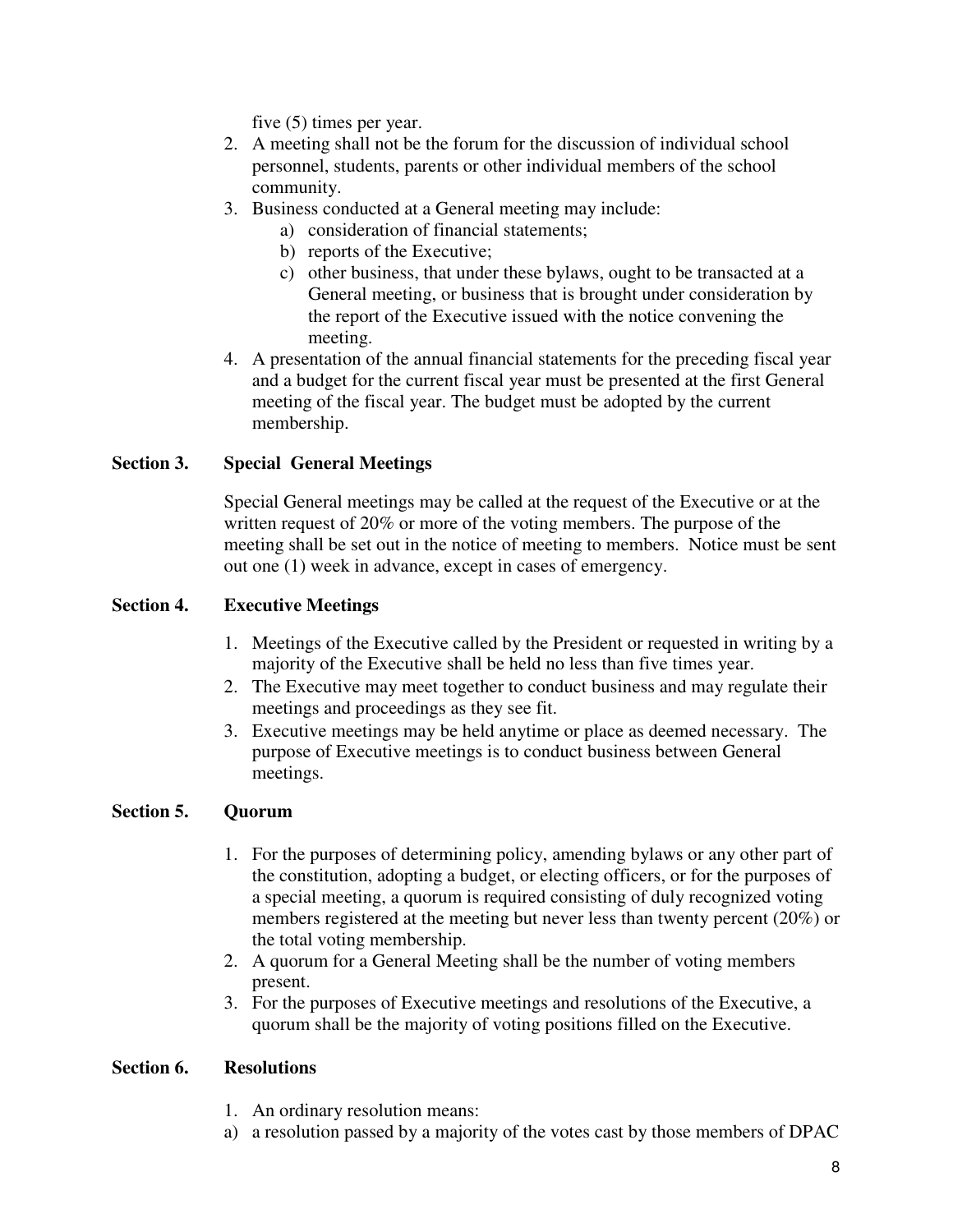who, being entitled to do so, vote in person at a General meeting of DPAC.

- b) a resolution that has been submitted to the members and consented to in writing by 75% of the members who would have been entitled to vote on it in person at a General meeting, and a resolution so consented to is deemed to be an ordinary resolution passed at a General meeting of DPAC.
- 2. A special resolution means:
- a) a resolution passed by not less than 75% of the votes cast by those members of DPAC who, being entitled to do so, vote in person at a General meeting of DPAC.
- b) for the purposes of the General meeting referred to in part (a), not less than 14 days' written notice must be given to the members specifying the intention to propose the resolution as a special resolution.
- c) a resolution that has been submitted to the members and consented to in writing by every member who would have been entitled to vote on it in person at a General meeting, and a resolution so consented to is deemed to be a special resolution passed at a General meeting of DPAC.
- 3. Resolutions to DPAC:
- a) resolutions must reflect the intention of the member PAC and shall be deemed ordinary resolutions unless otherwise dictated in these Bylaws.
- b) resolutions must be submitted to DPAC in the approved format not less than 21 days prior to the next General meeting date (see Policy #104). Resolutions must relate to public education and must comply with the Charter of Rights and Freedoms, the School Act, the Society Act and the DPAC Constitution. The DPAC Executive shall ensure that the resolution meets all necessary criteria as per above. In addition, a copy of the PAC minutes outlining the resolution and its approval shall be submitted.
- c) a 'notice of motion' will be forwarded to all member PACs in the next DPAC General meeting package (typically issued two weeks prior to a General meeting).

#### **Section 7. Voting**

- 1. Each voting member PAC has one vote, regardless of the number of representatives in attendance on behalf of the PAC.
- 2. Unless otherwise provided, questions arising at any meeting shall be decided by a majority vote. In the case of a tie vote, the motion is defeated.
- 3. Voting shall be done by a show of hands, with the exception of the election or removal of officers and the expulsion of a member association, which must be done by secret ballot. Voting on certain issues, if requested by a member or the Executive, shall also require a secret ballot. A vote shall be taken to destroy the ballots after voting is completed.
- 4. Proxy voting shall not be permitted at any meetings.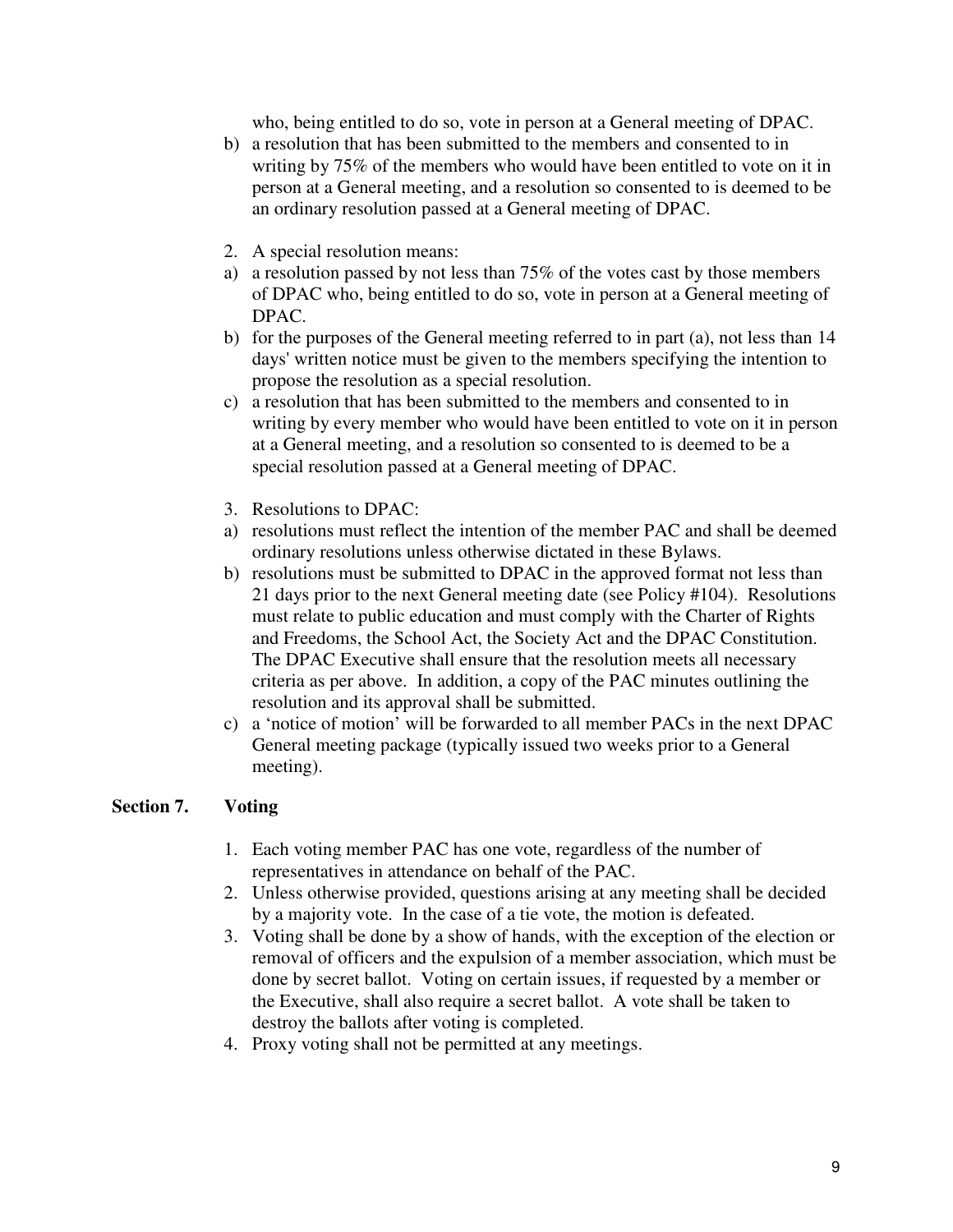# **ARTICLE III ELECTION OF EXECUTIVE OFFICERS**

#### **Section 1. Eligibility**

1. The Executive officers shall be elected from the School District 43 parents at the Annual General Meeting. No current employee of School District 43 Coquitlam shall hold an Executive position.

#### **Section 2. Nominations**

- 1. Two months before each Annual General Meeting, the general members shall appoint a Nominating Committee Chairperson and at least one more committee member. The President may not be a member of this committee.
- 2. The Chair of the Nominating Committee shall not be eligible for election.
- 3. This committee shall send nomination and disclosure forms (as per Policy #106) to each member; from these forms, which shall be returned at least two (2) weeks before the Annual General Meeting, the committee shall prepare a list of candidates who have signified their willingness, in writing, to stand for election.
- 4. Nominations shall be called for and may be made from the floor at the Annual General Meeting provided the candidate submits to the Secretary, written intent and completed nomination and disclosure forms (as per Policy #106).

#### **Section 3. Procedure of Elections**

- 1. The Executive officers shall be elected by the voting membership at the Annual General Meeting
- 2. The Chairperson of the Nominating Committee shall conduct elections.
- 3. Each candidate shall disclose to the membership, before election, the particulars required by Policy #106 regarding experience, qualifications, and educational affiliations.
- 4. In the event that only one candidate is standing for election to an office, the rule of the secret ballot shall continue to apply.
- 5. Newly elected members shall be installed at the end of the fiscal year.

### **ARTICLE IV EXECUTIVE OFFICERS**

Composition of the Executive shall be:

- a) President
- b) Vice President
- c) Secretary
- d) Treasurer

And as many other Executive positions as required as listed below:

- a) Newsletter Editor
- b) Parent Education Coordinator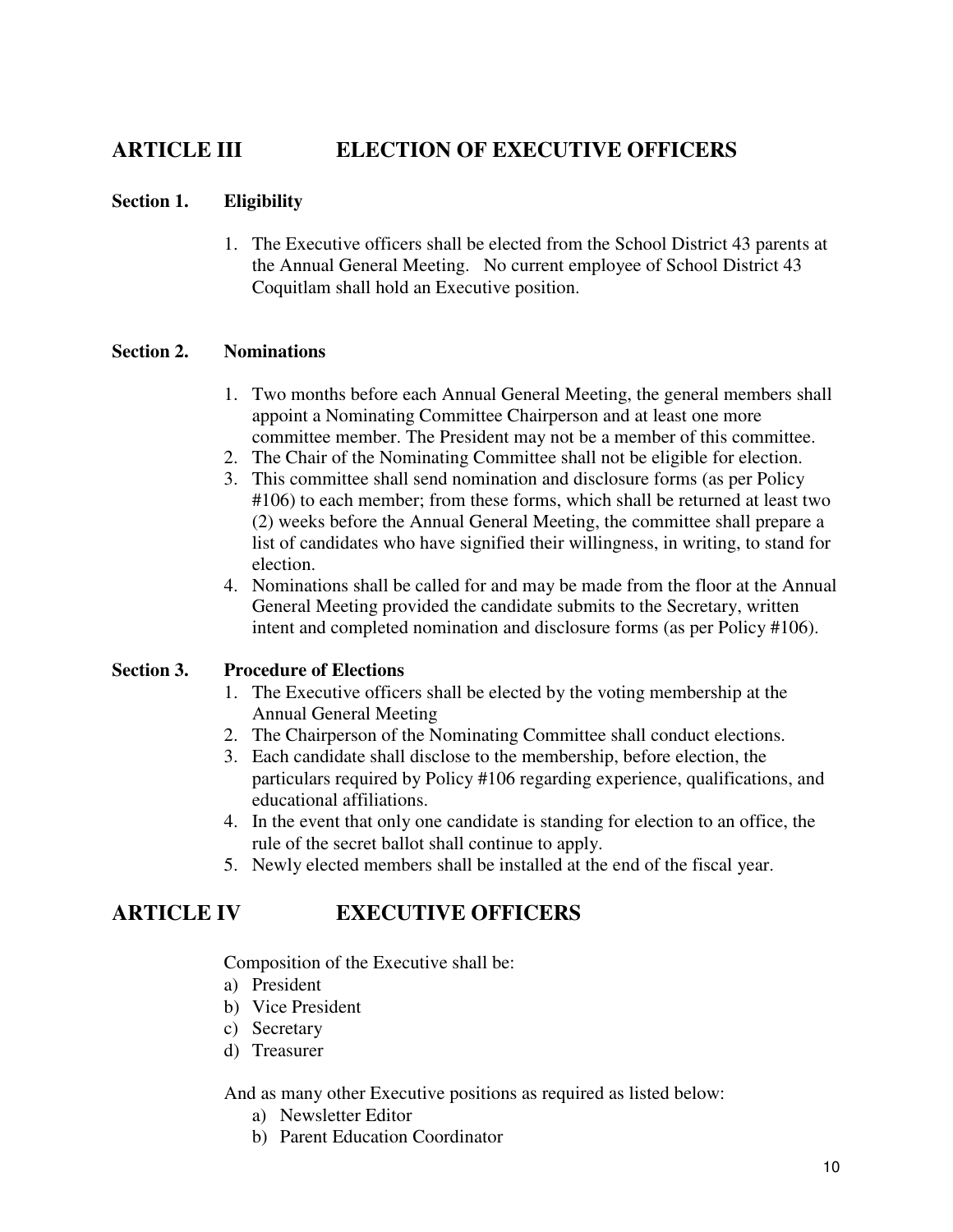- c) Health and Safety Coordinator
- d) Parent Advisory Council (PAC) Communications Liaison
- e) Member(s)-at-Large (maximum of four)
- f) Immediate Past President

### **ARTICLE V DUTIES OF THE EXECUTIVE OFFICERS**

- 1. The affairs of the Council shall be managed by a board of elected officers and the immediate Past President (who has served a full term during the immediate preceding year as President.
- 2. The elected Executive shall consult with, take direction from, and represent all PACs in the District. The Executive shall work as a team to ensure DPAC purposes are achieved.
- 3. All officers are expected to attend all Executive, General, and Special meetings; to be familiar with the Constitution, Bylaws, Policies and Procedures of the Council; to carry out their duties as described; and to follow the DPAC Code of Ethics (Bylaw Article XII).
- 4. If an Executive member is unable to attend, they should inform the Administrative Assistant prior to the meeting.
- 5. All officers are expected to maintain & update their portfolio binders.

#### **Section 1. President**

Shall:

- a) preside at all General and Executive meetings of the Council and of the Executive and shall ensure that an agenda is prepared and presented;
- b) be a member, ex officio, of all committees except the Nominating Committee;
- c) be a signing authority on behalf of the Council;
- d) present a report, approved by the Executive, of the year's proceedings, at the Annual General Meeting;
- e) be the only Executive member to approach and respond to the media and issue press releases on behalf of DPAC. She/he may appoint a designate when necessary, but will be accountable to the Executive on opinions expressed on behalf of the organization;
- f) be responsible for the hiring and supervision of office staff, if required;
- g) facilitate an orientation/retreat once a year for all continuing and new Executive members.

#### Section 2. Vice President

Shall:

- a) assume the responsibilities of the President, as per Bylaw Article V Section 1, in the President's absence or upon request;
- b) assist the President in the performance of his/her duties;
- c) may be a signing authority on behalf of the Council;
- d) ensure that a Nominating Committee is struck annually as per Bylaw Article III Section 2;
- e) organize volunteers on internal and external committees;

#### **Section 3. Secretary**

Shall: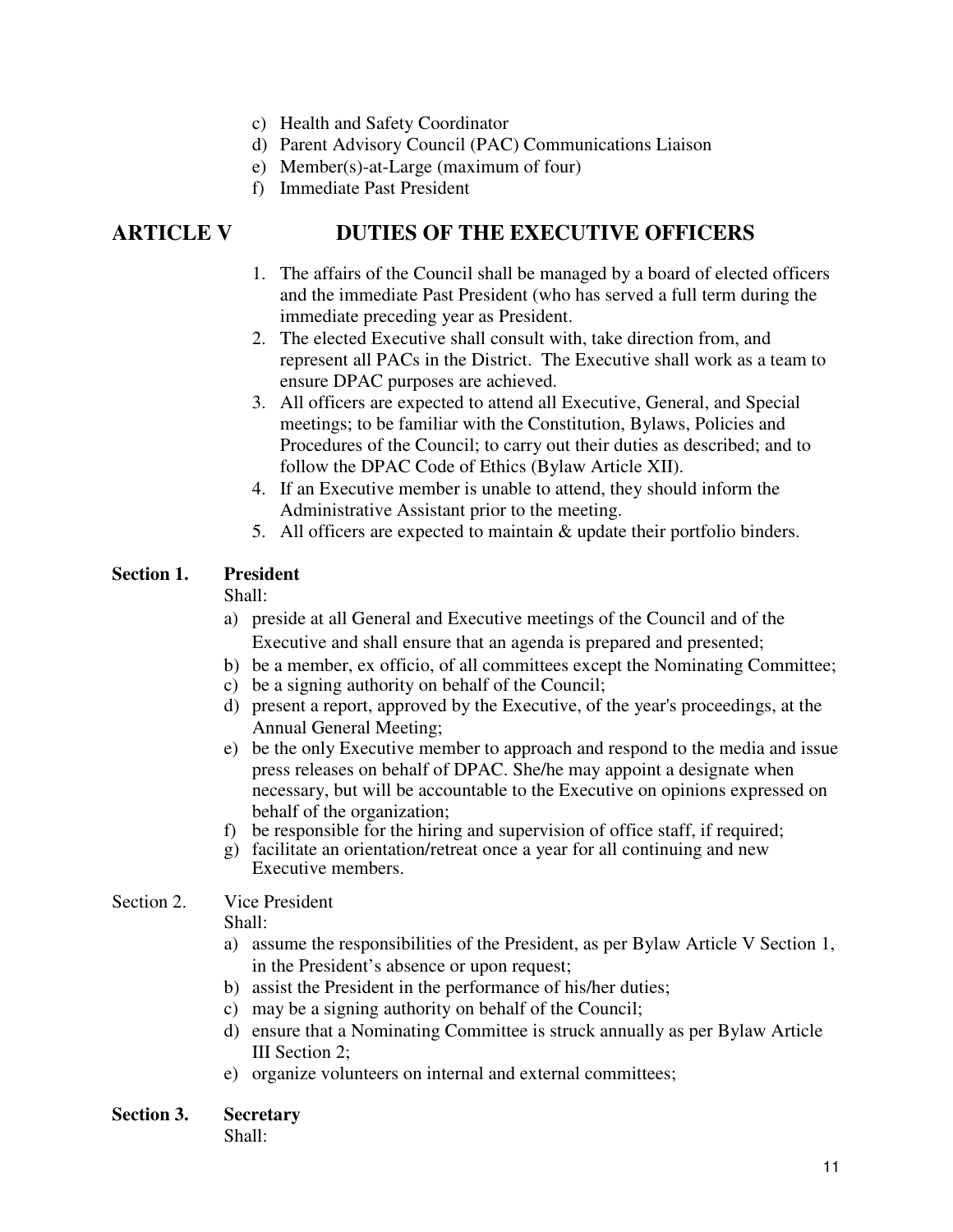- a) in the event the secretary position remains vacant all these duties, with the exception of having signing authority, shall be fulfilled by the administrative assistant;
- b) keep full and accurate minutes of all meetings of the Council and of the Executive and provide same to the Executive and membership on a timely basis;
- c) may be a signing authority on behalf of the Council;
- d) keep an accurate and up-to-date copy of the Constitution, Bylaws, Policies  $\&$ Procedures and DPAC Code of Ethics, and distribute these documents to all external and internal committee members as well as have copies available for any member PAC upon request;
- e) issue and receive correspondence on behalf of the organization;
- f) safely keep all records of the Council;
- g) be responsible for notification of members regarding a proposed expulsion;
- h) shall complete and file any Society Act forms or documents as required.

#### **Section 4. Treasurer**

Shall:

- a) receive, collect, and deposit in a bank or financial establishment, registered under the Bank Act and approved by the Executive, all funds of the Council;
- b) keep an accurate, up-to-date, record of all receipts and expenditures and report regularly at Executive and General meetings;
- c) prepare and present financial statements for General meetings;
- d) ensure another financial signing officer has access to the books in case of her/ his absence;
- e) pay, by cheque, all bills and accounts which have been approved by the Council or Executive;
- f) be a signing authority on behalf of the Council;
- g) make all arrangements for the year-end financial statements review;
- h) present a reviewed annual report and budget for the ensuing year at the first General meeting of the fiscal year.

#### **Section 5. Newsletter Editor**

Shall:

a) prepare and distribute newsletters/bulletins to PACs as directed by the Executive.

# **Section 6. Parent Advisory Council (PAC) Communications Liaison**

Shall:

- a) be responsible for maintaining the lines of communication between PACs and DPAC;
- b) be responsible for: greeting and signing-in PACs at the door of General meetings; monthly communication regarding meetings, speakers, and zone specific information; any other communication required as approved by the President;
- c) assist in updating & maintaining the PAC contact lists
- d) be responsible for any communication required, with help when needed, as approved by the President.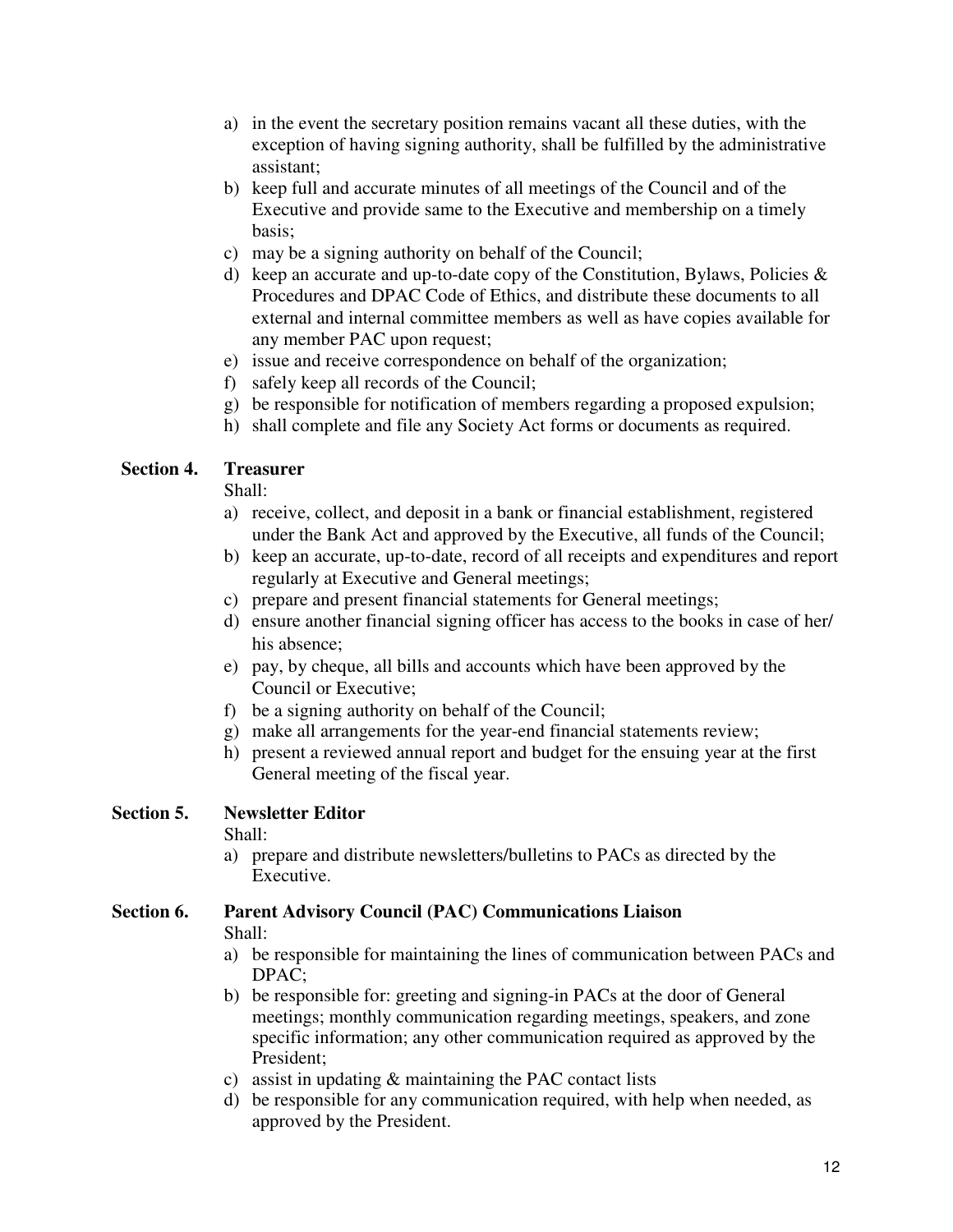#### **Section 7. Parent Education Coordinator**

Shall:

- a) co-ordinate speakers for DPAC meetings and arrange information sessions/workshops for parent education activities;
- b) inform members at General meetings of any speakers, workshops, or conferences which may be of interest to PACs or parents;
- c) maintain a complete record of speakers, their topics, handouts and associated costs.

#### **Section 8. Health and Safety Coordinator**

Shall:

- a) monitor PAC concerns and student safety issues such as traffic, emergency preparedness, first aid coverage, and field trip safety within District 43;
- b) establish and co-ordinate activities of parent safety committees for safety or health enhancement projects within the District;
- c) liaise with municipal governments, local police, ICBC, and the Fraser Health Authority, as necessary;
- d) liaise with District staff and/or partner groups as required and participate in any relevant District committees;
- e) support PAC initiatives, as required, in the areas of health and safety.

#### **Section 9. Member(s)-at-Large**

No more than four members-at-large shall serve on the Executive during one

term.

Shall:

a) be responsible for duties assigned by the Executive.

#### **Section 10. Immediate Past President**

Shall:

- a) be an ex-officio member of the Executive, entitled to receive notice of, attend and speak at, but not vote at, Executive meetings;
- b) help smooth the transition between Presidents;
- c) assist, advise and support the Council;
- d) provide information about resources, contacts, and other essential information to the Council;
- e) act as a consultant to the President.

# **ARTICLE VI EXECUTIVE TERMS OF OFFICE**

#### **Section 1. Terms of Office**

- 1. The Executive shall be elected each year at the Annual General Meeting.
- 2. All terms of office for members of the Executive, with the exception of the President, shall be one (1) year or until a successor is elected; the term covers the twelve (12) month period from July  $1<sup>st</sup>$  to June  $30<sup>th</sup>$ .
- 3. The term of office for the position of President is for two (2) years.
- 4. The term of office for the position of Immediate Past President is for one (1) year to aid in transition.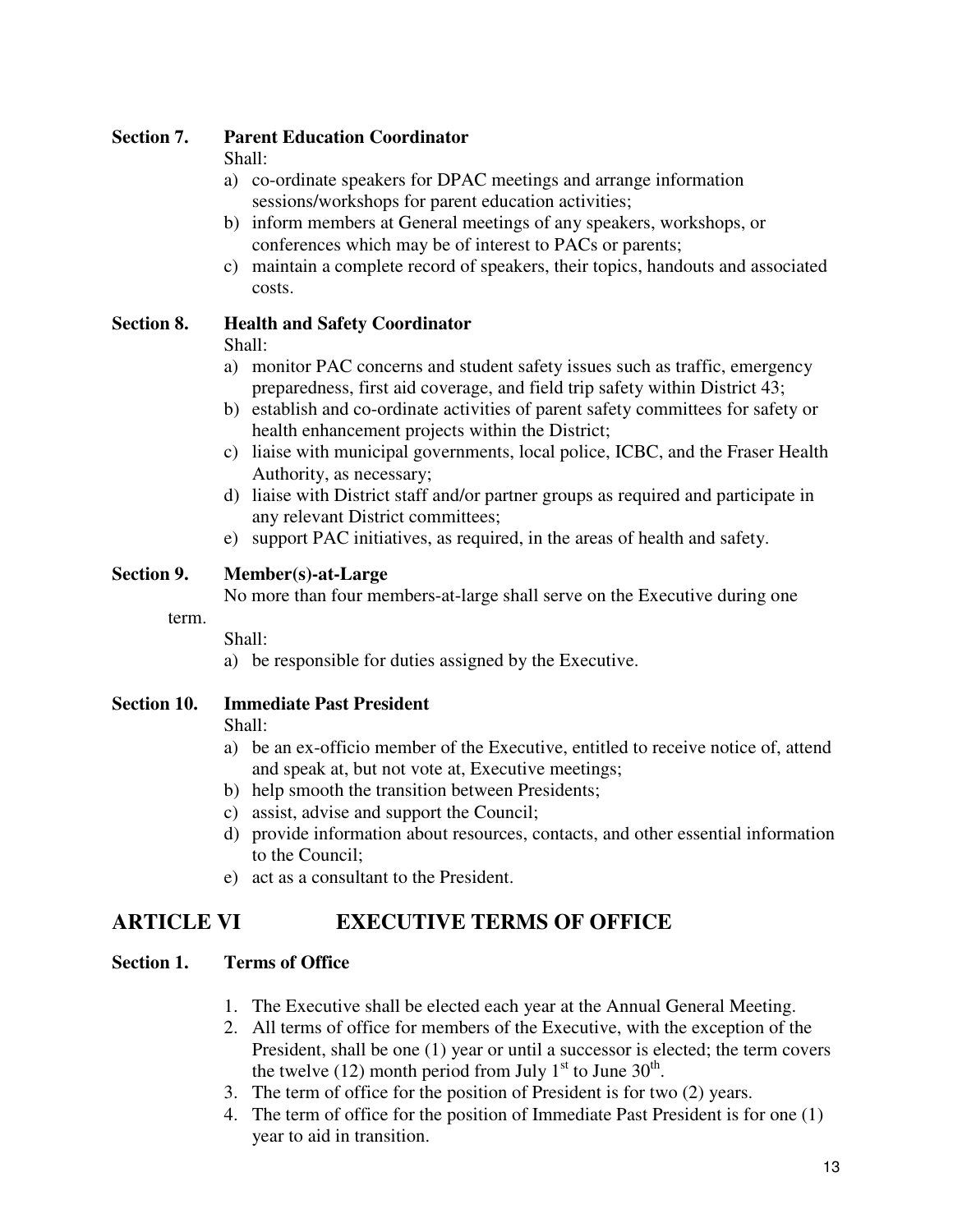#### **Section 2. Limitations**

- 1. No member of the Executive shall be elected to more than one office at any one time, unless their nomination is approved by a majority vote of the membership present at a General meeting, attended by at least 20% of the membership.
- 2. In the event that DPAC cannot fill all Executive positions, a position may be appended to another position after discussion and agreement by the majority of the membership.
- 3. Any position may be co-chaired or shared with the agreement of the two (2) parties and with the understanding that the two people share one (1) vote.
- 4. No person may hold the same office for more than two (2) consecutive terms without a 75% vote at a General meeting attended by at least 20% of the membership. For the purposes of determining eligibility to continue in office, an officer who has served more than half a term since elected is considered to have served a full term in the position.
- 5. Every position must come up for election at the end of its term.
- 6. A member may be permitted to stand for re-election to a position beyond the designated period allowable, by a 75% vote at a General meeting attended by at least 20% of the membership. This stands for all positions, except for the President, who is only up for re-election after 2 years with a maximum of 2 terms served (4 years). Should the vote not meet the required percentage and no new candidate steps forward; then the position is left vacant.

# **ARTICLE VII COMMITTEES**

#### **Section 1. Internal Committees** (established by the DPAC Executive)

- 1. The Executive may delegate any, but not all, of their powers to internal committees that may consist of Executive members, representatives of their member PACs, or honorary members to undertake specific responsibilities.
- 2. The committee members shall attend regularly and participate fully at committee meetings and any other related activities that the committee holds.
- 3. An internal committee shall conform to any rules imposed on it by the Executive and members shall conform to the DPAC Code of Ethics. The committee shall promptly report to the Executive on their activities (as per Policy #103).
- 4. The terms of reference and privileges of each internal committee shall be specified in writing by the Executive at the time it is established.
- 5. The Executive may appoint the chairperson. Robert's Rules of Order shall govern the committee's procedure.

#### **Section 2.** External Committees (established by an outside organization)

1. The Executive shall select representatives to sit on external committees or in liaison positions to external organizations. When choosing whether to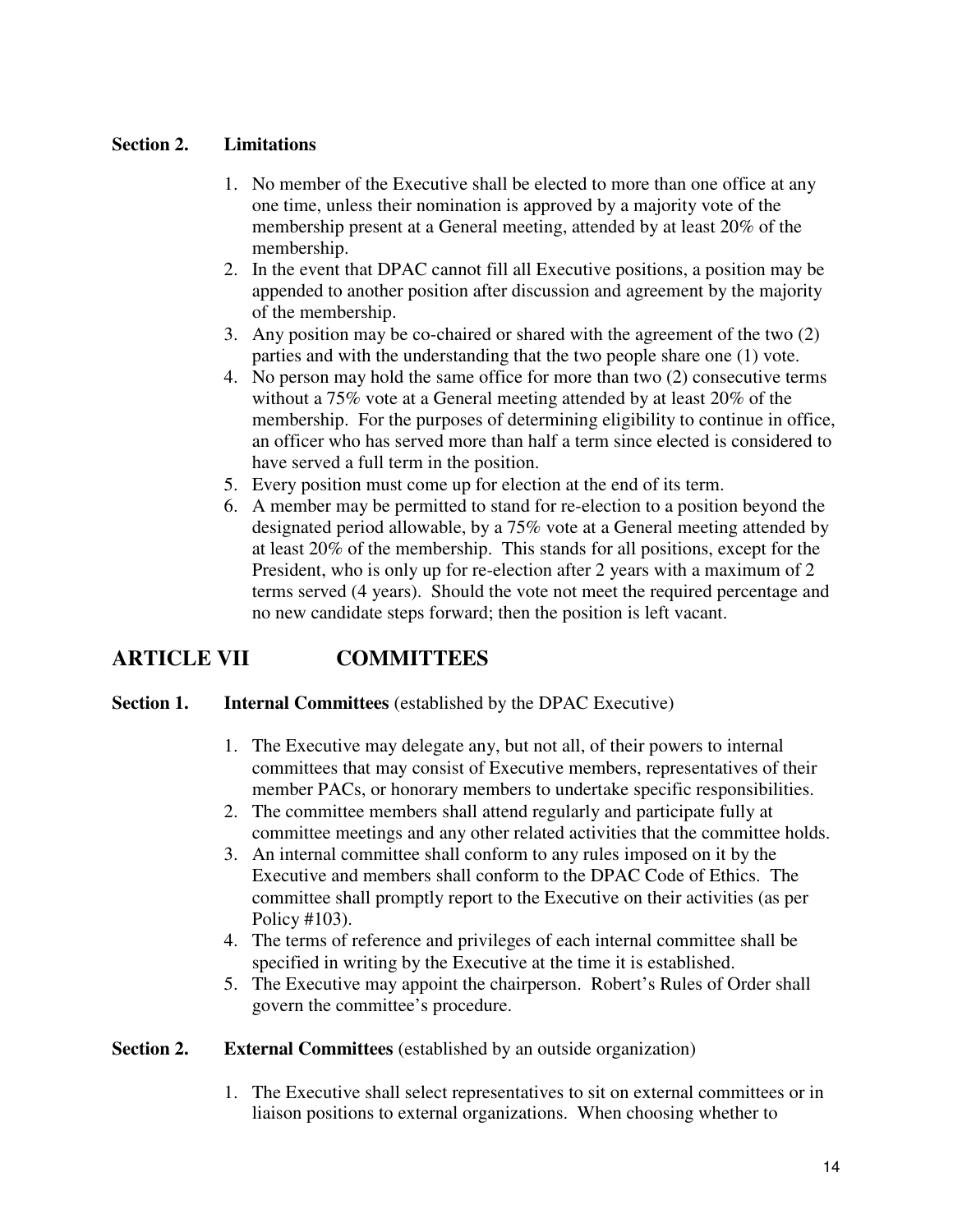participate on an external committee, the Executive shall be guided by the DPAC purpose, aims, and objectives as per Article II of the Constitution.

- 2. The committee members shall attend regularly and participate fully at committee meetings and any other related activities that the committee holds.
- 3. Persons so selected shall conform to any directions or instructions imposed upon them; shall conform to the DPAC Code of Ethics; and shall promptly report to the Executive on their activities (as per Policy #103).
- 4. Representatives shall endeavour to represent views of DPAC rather than their own opinion.

### **ARTICLE VIII PROCEEDINGS OF THE EXECUTIVE**

#### **Section 1. Grounds for Removal**

The following are grounds for termination of the office of any Executive member:

- a) is neglectful of the duties of their position;
- b) is absent from three consecutive Executive meetings without valid reason;
- c) is convicted of a criminal offence or other serious offence;
- d) for failure to observe the Constitution and Bylaws, purposes, or policies of DPAC or failure to abide by the DPAC Code of Ethics.

#### **Section 2. Removal of Executive Member**

An Executive member may be removed from office by special resolution (as detailed in Bylaw Article II Section 6.2) and another may be elected to serve during the balance of the term.

#### **Section 3. Vacancies**

When a vacancy exists in the Executive for any reason, an eligible member of the School District 43 parent body may be appointed by the Executive to fill the vacancy until an election can be held for the position. For interim elections standard nominating and voting procedures shall apply.

#### **Section 4**. **Remuneration**

The members on the Executive shall be reimbursed for all approved expenses necessarily and reasonably incurred by them while engaged in the affairs of the Council, within the limitations of the approved annual budget. (see Policy #107)

#### **Section 5. Liability of Executive Members**

Except for such costs, charges or expenses are occasioned by his/her own wilful neglect or default, each Executive member of the Council shall be indemnified and saved harmless out of the funds of the Council from and against all expenses incurred or lawsuits brought against him or her in his/her capacity as an Executive member of the Council.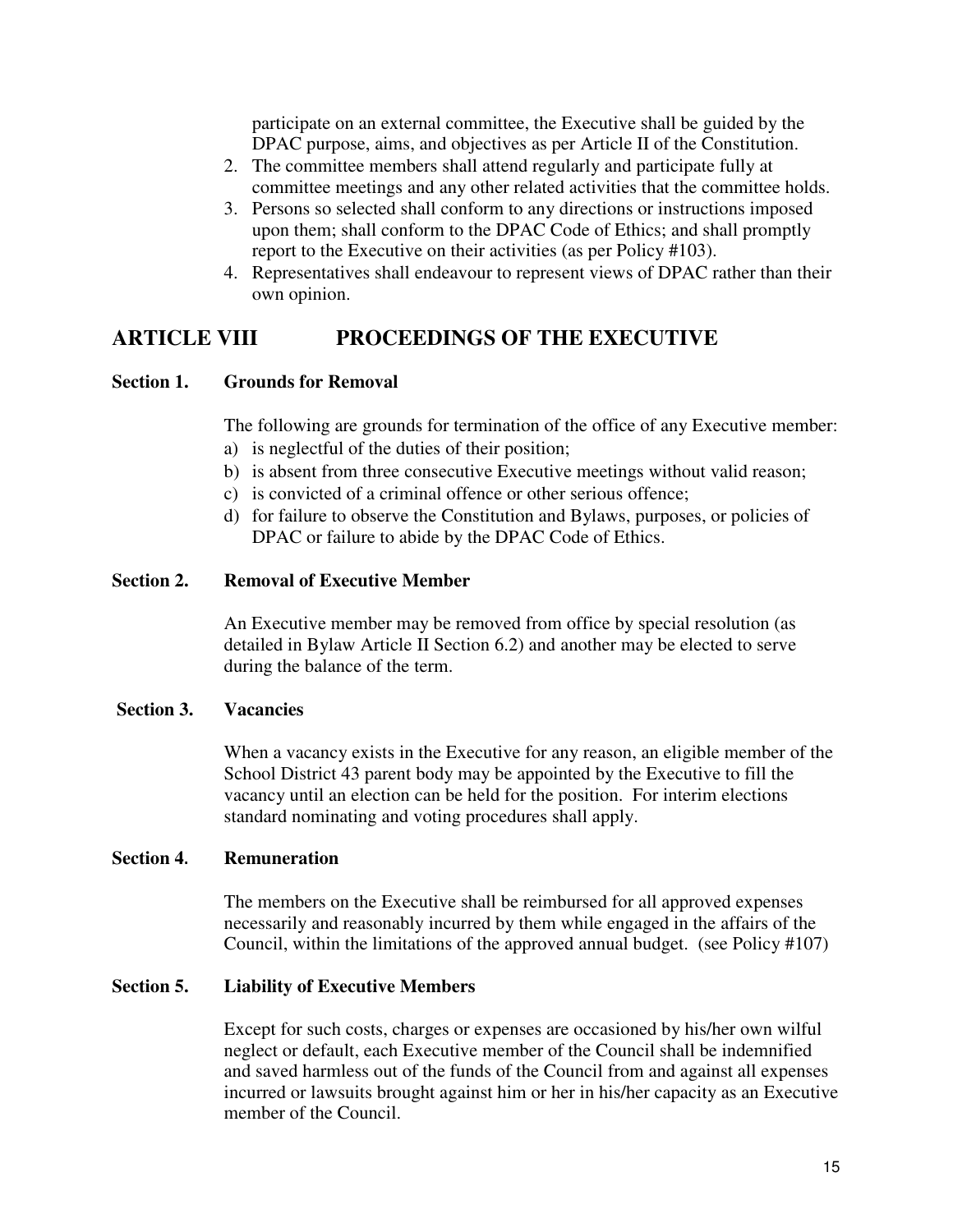# **ARTICLE IX FINANCES**

#### **Section 1. Fiscal Year & Records**

- 1. The fiscal year of the Council shall be set as the twelve-month period from 01 July to 30 June.
- 2. All financial records are the legal property of the DPAC and must be kept for a minimum period of seven years and turned over to the Executive on demand.

#### **Section 2. Fees**

Fees (if required) shall be set out in the budget that is presented to the membership for adoption at the first General meeting of each fiscal year.

#### **Section 3. Signing Authority and Banking**

- 1. There shall be three signing officers for banking and legal documents. This shall be the DPAC President, the Treasurer and one of the following: Vice President, Secretary, or other agreed upon executive position. Two (2) signatures will be required on all of these documents.
- 2. All funds of the organization will be on deposit in a bank or financial establishment registered under the Bank Act in an appropriate account or accounts for District 43 Parent Advisory Council.
- 3. All money paid out from the DPAC will be as a cheque on receipt of a detailed invoice or receipt. Signing officers must never sign a cheque where the payee is left blank. All issued cheques must bear the signatures of two of the three authorized signatories.

#### **Section 4. Budget & Expenditures**

- 1. A proposed budget should be drawn up by the Treasurer / Executive and presented for approval by the membership at the first General meeting of the fiscal year.
- 2. The general membership must approve all expenditures by Executive or Committee Members over their budget. Preferably this should occur at a General meeting if one is held prior to that expenditure being made. If this is not possible, the Executive can approve an expense up to 10% of the budgeted amount. DPAC is not obligated to reimburse individuals who exceed these guidelines without prior approval.
- 3. The Executive shall have the authority to pay accounts as approved in the annual budget, with discretion to pay additional accounts not within the budget up to the amount of \$500.00.

#### **Section 5. Treasurer's Reports**

The Treasurer will submit: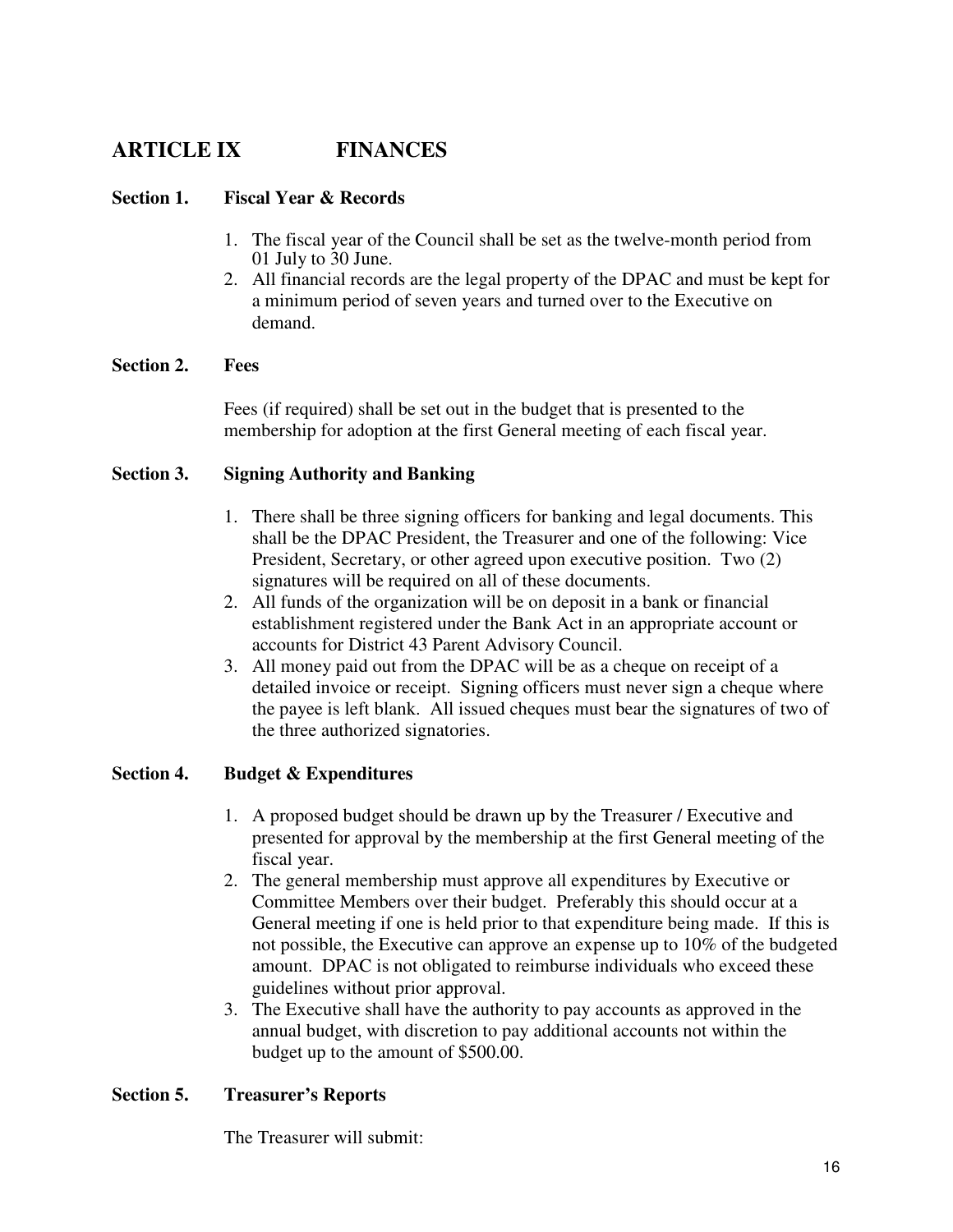- a) a written financial report (including an Income & Expense Statement and a Balance Sheet) at each General meeting;
- b) reviewed Annual Statements at the first General meeting after the end of the DPAC's fiscal year (June  $30<sup>th</sup>$ ).

#### **Section 6. Financial Reviews**

- 1. The bank statements and related cheques are to be independently reviewed by the DPAC President or his/her designate, on a monthly basis.
- 2. A review of the accounts must be done at the end of each fiscal year and before the first General meeting of the ensuing fiscal year. A review is also mandatory at a change of Treasurer. A review, for this purpose, refers to an independent review and verification of all records during the period under consideration, e.g. budget year.
- 3. The reviewer shall be appointed at the Annual General Meeting and shall not be a member of the Executive.
- 4. The reviewer's report shall be presented at the first General meeting of the ensuing fiscal year.

# **ARTICLE X POWERS, PROPERTY, AMENDMENTS & DISSOLUTION**

#### **Section 1. Powers**

- 1. The Executive shall carry out policies and initiatives approved by the general membership. They may transact routine and emergent business where time constraints negate the possibility of consultation with the general membership. Where such action has been taken, it must clearly be represented as an Executive action. The Executive may make suggestions and recommendations to the general membership.
- 2. All books of accounts, records and minutes of the Council, other than minutes on in-camera proceedings of the Executive (see Policy #105), shall be open for inspection by any voting member at any reasonable time and upon reasonable notice to the Secretary.

#### **Section 2. Property in Documents**

All documents, records, minutes, correspondence or other paper kept by a member, Executive member, or Committee member in connection with the organization shall be deemed to be property of the organization, and shall be turned over to the President when the member, Executive member, or Committee member ceases to perform the task to which the papers relate.

#### **Section 3. Constitutional, Bylaw, Policy & Procedure Amendments**

1. The Constitution and these Bylaws may not be rescinded, altered or added to except by special resolution. When proposing amendments, consideration must be given to the Charter of Rights and Freedoms, the School Act, and the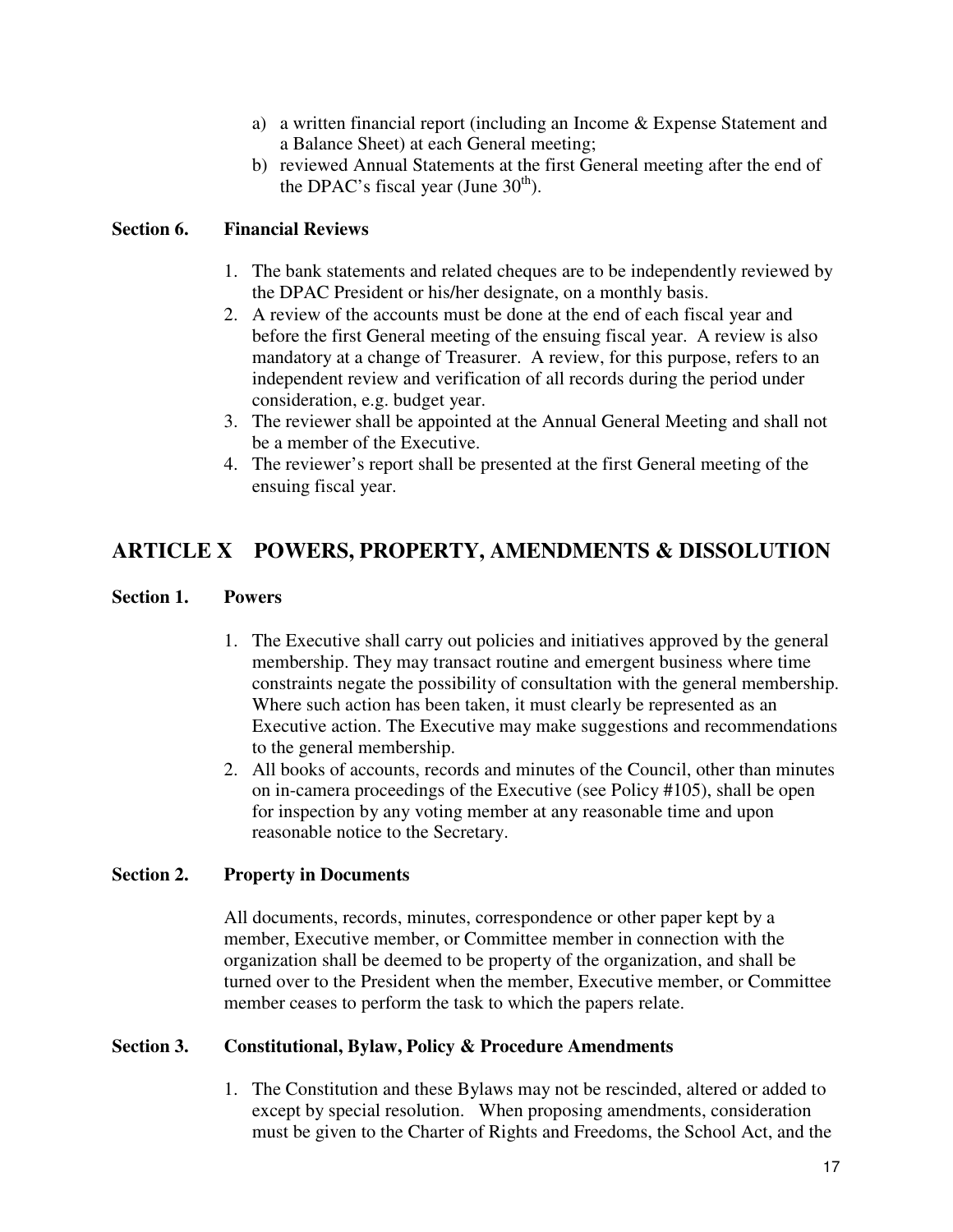Society Act. Notice of Special Resolutions for this purpose will be provided to the membership at last twenty eight (28) days prior to the meeting at which they are to be considered.

- 2. DPAC Policies & Procedures may be amended by the DPAC Executive at an Executive meeting attended by not less than 75% of the Executive. Modifications must then be agreed to by a 75% vote of the Executive and then approved by a majority vote of the membership.
- 3. On being admitted to membership, each voting member association is entitled to, and the Council shall give each member, without charge, a copy of the Constitution and Bylaws and Policies & Procedures of the Council.

#### **Section 4. Dissolution**

- 1. In the event of wind-up or dissolution of the Council, following payment of all outstanding liabilities, the Council shall transfer all of its property and assets to another organization having similar objectives or purposes which will be decided by the members at the final General meeting with consideration given to member Parent Advisory Councils or the British Columbia Confederation of Parent Advisory Councils.
- 2. In the event of dissolution of the Council, all records of the organization shall be placed under the jurisdiction of the British Columbia Confederation of Parent Advisory Councils.

### **ARTICLE XI RULES OF ORDER**

The rules contained in the most recent edition of "Robert's Rules of Order Newly Revised" shall govern all matters of procedure not covered by these bylaws.

### **ARTICLE XII DPAC CODE OF ETHICS**

This Code of Ethics states general rules for maintaining high standards of conduct for all member representatives of DPAC, its Executive, and Committee Appointees.

A parent who is elected or appointed as a DPAC representative:

- a) upholds the Constitution and Bylaws, policies and procedures of the DPAC
- b) works to ensure that the well being of students is the primary focus of all decisions
- c) performs duties with honesty and integrity and meets agreed upon deadlines on projects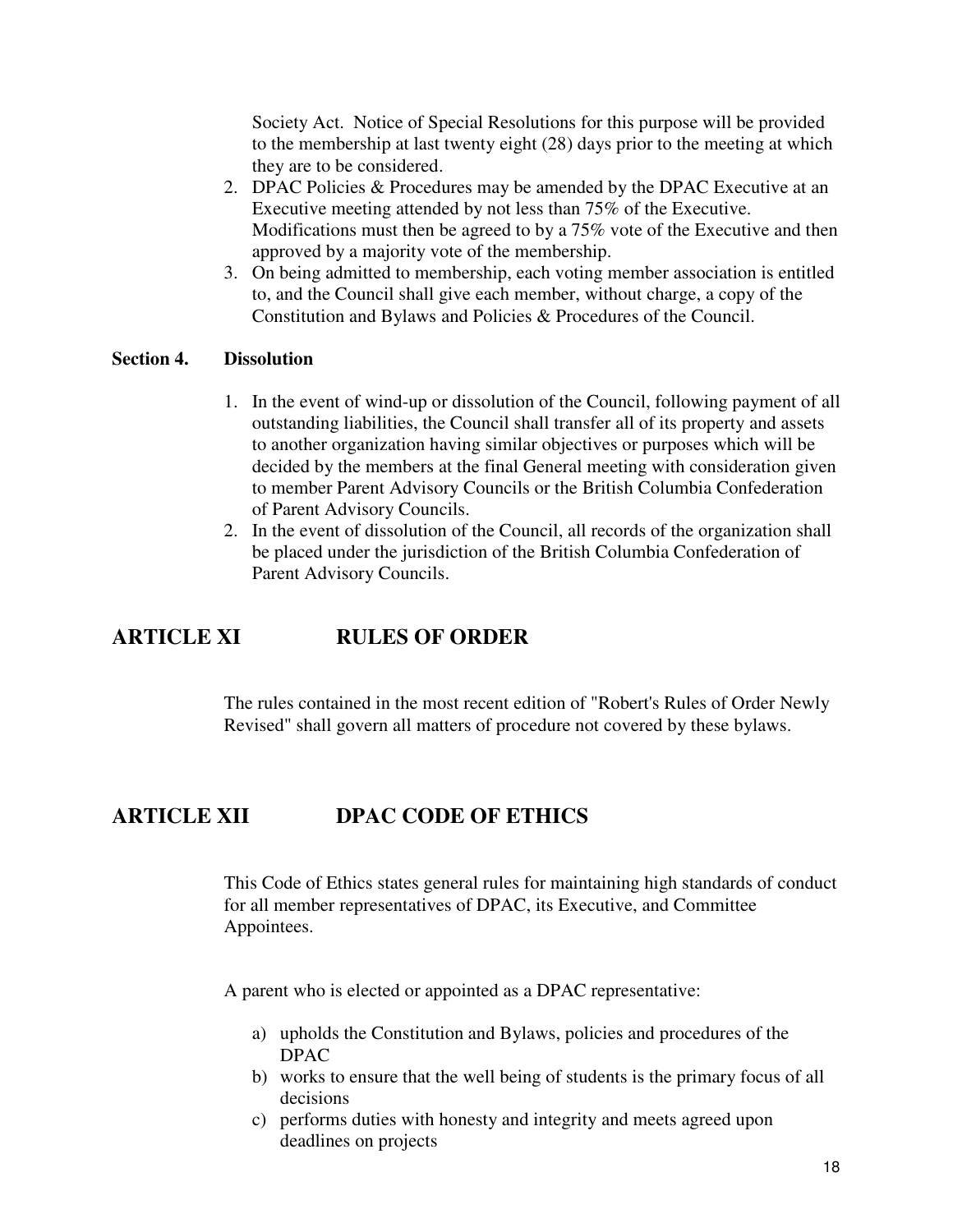- d) respects the rights of all individuals
- e) consults with and takes direction from their PAC, ensuring that representation processes are in place
- f) encourages and supports parents and students with individual concerns to act on their own behalf and provides information on the process for taking concerns forward
- g) works to ensure that issues are resolved through the appropriate process
- h) strives to be informed and only passes on information that is reliable and correct
- i) respects all confidential information
- j) supports public education.

In addition, a parent who is elected or appointed as a DPAC Executive member:

- a) is to work cooperatively to fulfil the goals of DPAC
- b) seeks to represent the parent perspective to all the groups in education, working to ensure that the well being of students is the primary focus of all decisions
- c) is a part of a team that is effective only when it acts as a unit. The Executive member is committed to the team and is open and honest with other Executive members
- d) supports Executive decisions in spite of personal concerns or reservations. Resolutions of the Executive are the most authoritative decisions of the Council between General meetings. They represent the collective decision making of the team
- e) expresses concerns about proposed actions while they are under consideration, so that these may be taken into account before a decision is made. (The different perspective of a single person may help the Executive realize that a resolution may have undesirable consequences that had not been anticipated)
- f) volunteers for or is appointed to committees based on his/her abilities to best serve the needs of DPAC
- g) speaks and acts towards other members with respect and dignity, mindful of other members' rights and sensibilities
- h) is willing to review his/her work with other Executive members and the general membership
- i) directs any criticism of the action of other Executive members to that member first, and then if necessary, after informing that Executive member, may direct the criticism in confidence to the President
- j) shares all information relevant to DPAC business at the Executive table
- k) is in a privileged position and when approached by a parent with a concern, should treat such discussion with discretion, respecting the confidentiality of the people involved.